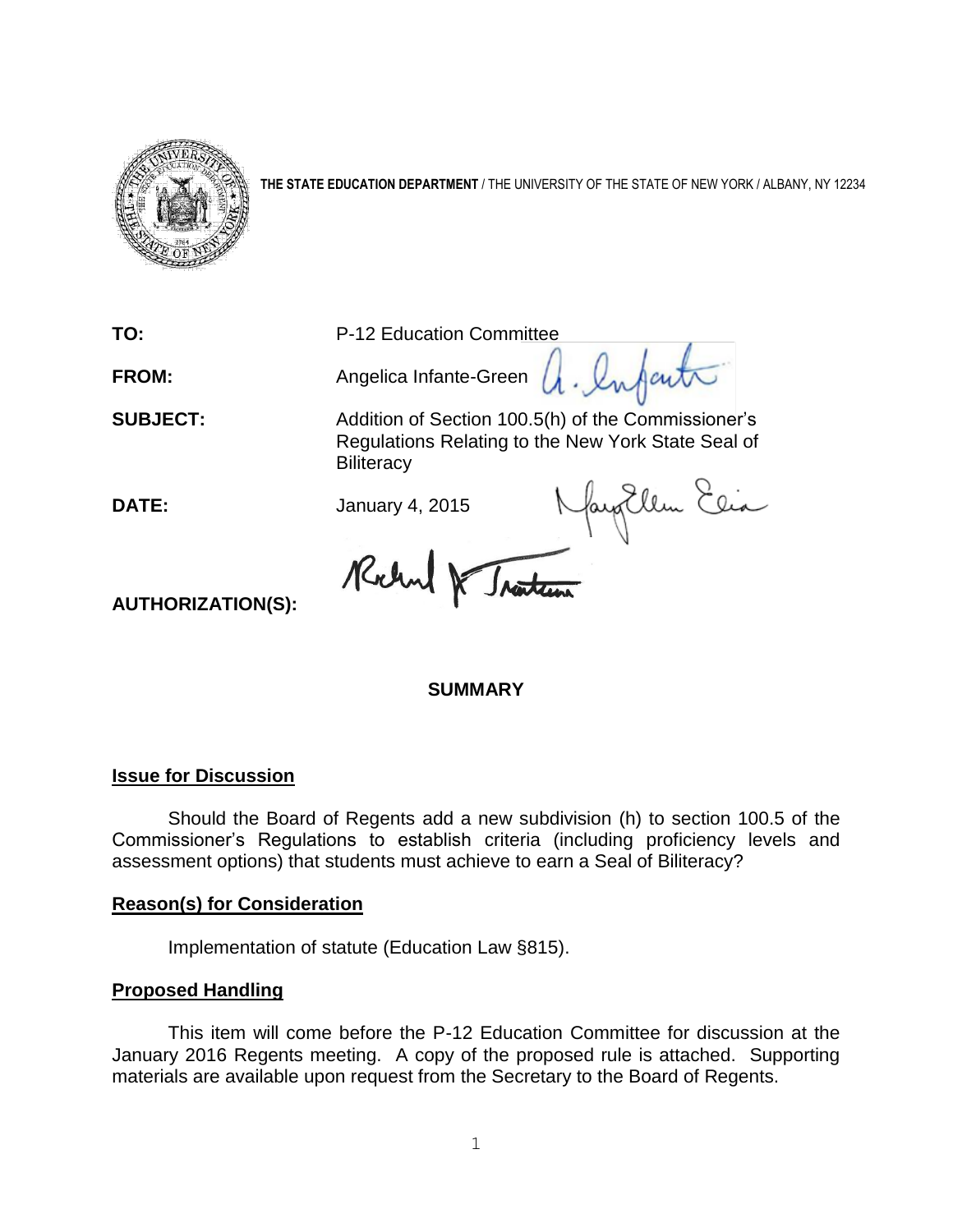#### **Procedural History**

Chapter 271 of the Laws of 2012 added a new Education Law §815, effective September 1, 2012, to establish the New York State (NYS) Seal of Biliteracy to recognize high school graduates who have attained a "high level of proficiency in listening, speaking, reading, and writing in one or more languages, in addition to English". NYS is the second state to implement a Seal of Biliteracy program, after California, which established a similar program in 2012. In the first year of implementation, California awarded its seal to more than 10,000 graduating high school students who demonstrated proficiency in more than 40 different languages.

In January 2014, the Board of Regents approved a Seal of Biliteracy pilot program for implementation by the New York State Education Department (NYSED) during the 2014-15 school year. The Seal of Biliteracy pilot program afforded districts and individual schools an opportunity to develop innovative ways of measuring and creating an approved path to attaining the Seal of Biliteracy, inform statewide policy development, and share best practices. Six districts and twenty individual schools voluntarily participated in the pilot.

#### **Background Information**

The NYS Seal of Biliteracy will be awarded by the Commissioner to students who meet criteria established by the Board of Regents and attend schools in districts that voluntarily agree to participate in the program. The Seal of Biliteracy will be affixed to high school diplomas and transcripts of graduating pupils attaining Seal criteria and must be made available to students at no cost.

As a result of the yearlong pilot, NYSED set the target level of proficiency to attain the Seal of Biliteracy at Intermediate High, based on the American Council on the Teaching of Foreign Languages (ACTFL) scale. Findings from the pilot indicated that students should also have the flexibility to demonstrate proficiency in English and another language using a variety of methods including formal, nationally recognized assessments, coursework, projects, essays, portfolios, and prior coursework completed in a foreign country.

#### *Implementation*

A school district interested in implementing a Seal of Biliteracy program must notify NYSED in writing through an application process. The goal of this application process is to ensure planning, responsibility, and accountability.

Districts interested in establishing a Seal of Biliteracy program must also form a Seal of Biliteracy Committee (SBC) to create a Seal of Biliteracy plan for implementation. This plan must include details concerning communications, student application process, advisement, evaluation, and presentation of awards.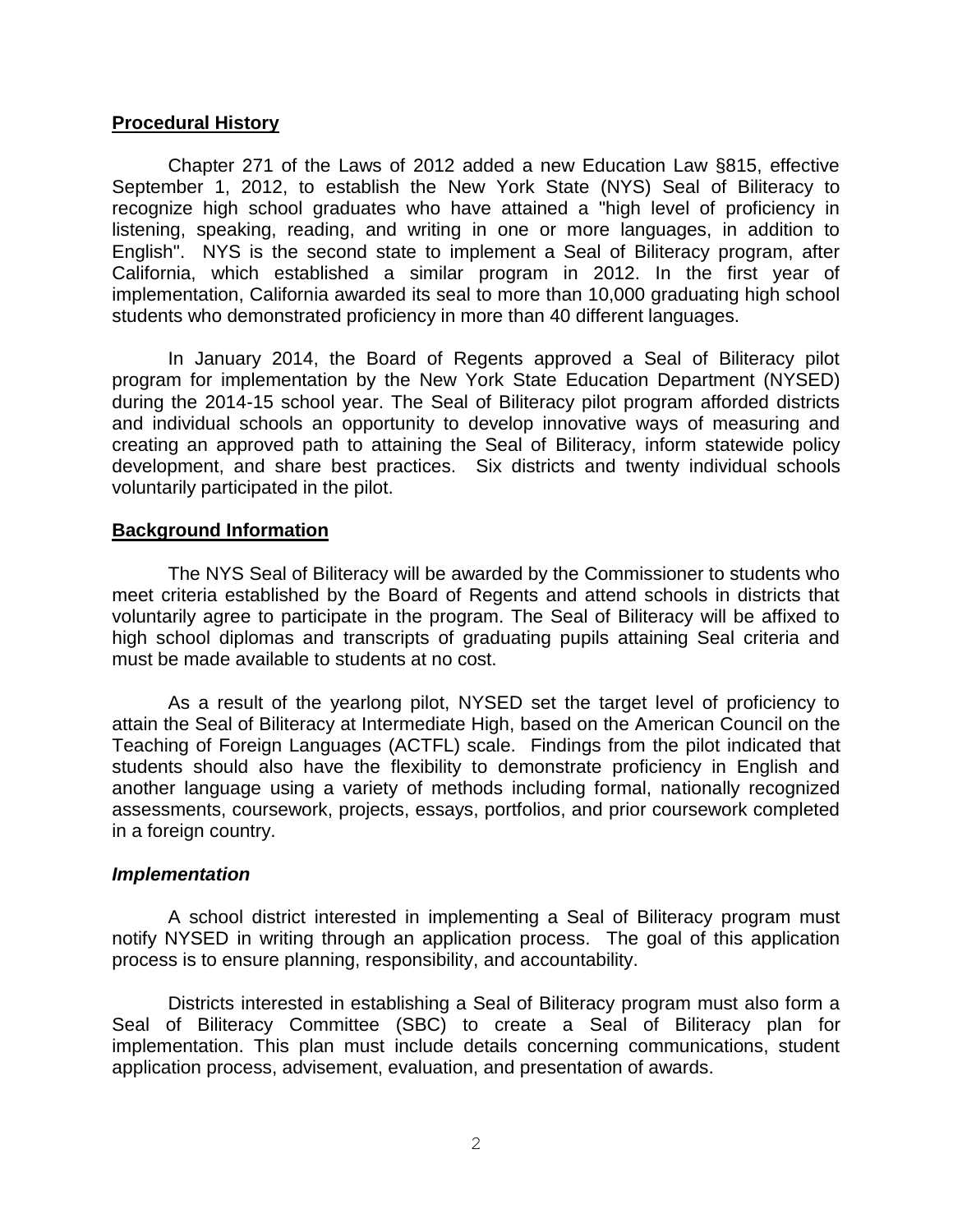The SBC must include, but is not limited to, the following personnel: a World Language teacher, an English Language Arts (ELA) teacher, an English for Speakers of Other Languages (ESOL) teacher, a guidance counselor, and an administrator. The SBC will create a timeline for all activities pertaining to Seal of Biliteracy program implementation. The SBC's responsibilities are as follows:

- Development of a student application process;
- Oversight of student advisement;
- Evaluation of students; and
- Presentation of Seal of Biliteracy awards.

In addition, at the end of the school year, participating districts will report to NYSED the number of students receiving the seal along with relevant data (e.g. languages, number of ELLs, criteria chosen).

#### *Criteria for Awarding the NYS Seal of Biliteracy*

Lessons learned from the Seal of Biliteracy pilot indicate that districts should have flexibility when assessing student language proficiency. Each district should consider its student population and available resources when developing its Seal of Biliteracy program. Although standardized exams such as the Advanced Placement exam are good measures of language proficiency, such exams can be costly. Furthermore, most nationally recognized assessments are not offered in less common, low-incidence languages. On the occasions when such assessments are available in low-incidence languages, they often only test oral proficiency. NYSED will implement a menu of criteria from which students can choose their path to biliteracy, with faculty advisement, if needed. (This menu of criteria is set forth in Attachment 1). NYSED will set minimum requirements that students will need to earn the Seal of Biliteracy, as well as a point system with a menu of choices for students to demonstrate their proficiency in English and another language to be considered by the Board of Regents.

The minimum requirements and the point system will benefit all students, including those who speak a low-incidence language. Individual districts will have the flexibility to produce their own portfolios, culminating projects, and/or scholarly essays. Culminating projects and scholarly essays can be part of a larger portfolio that districts choose as a requirement toward earning the Seal of Biliteracy.

#### *Evaluation*

Applicants for the Seal of Biliteracy will be evaluated by the district or school SBC. The SBC will look at all coursework, assessments, and other work completed by students to ensure criteria for the Seal are met. The SBC should consider interviewing students in the target language to measure language proficiency, especially when students have been working on a portfolio, project, or essay assessment.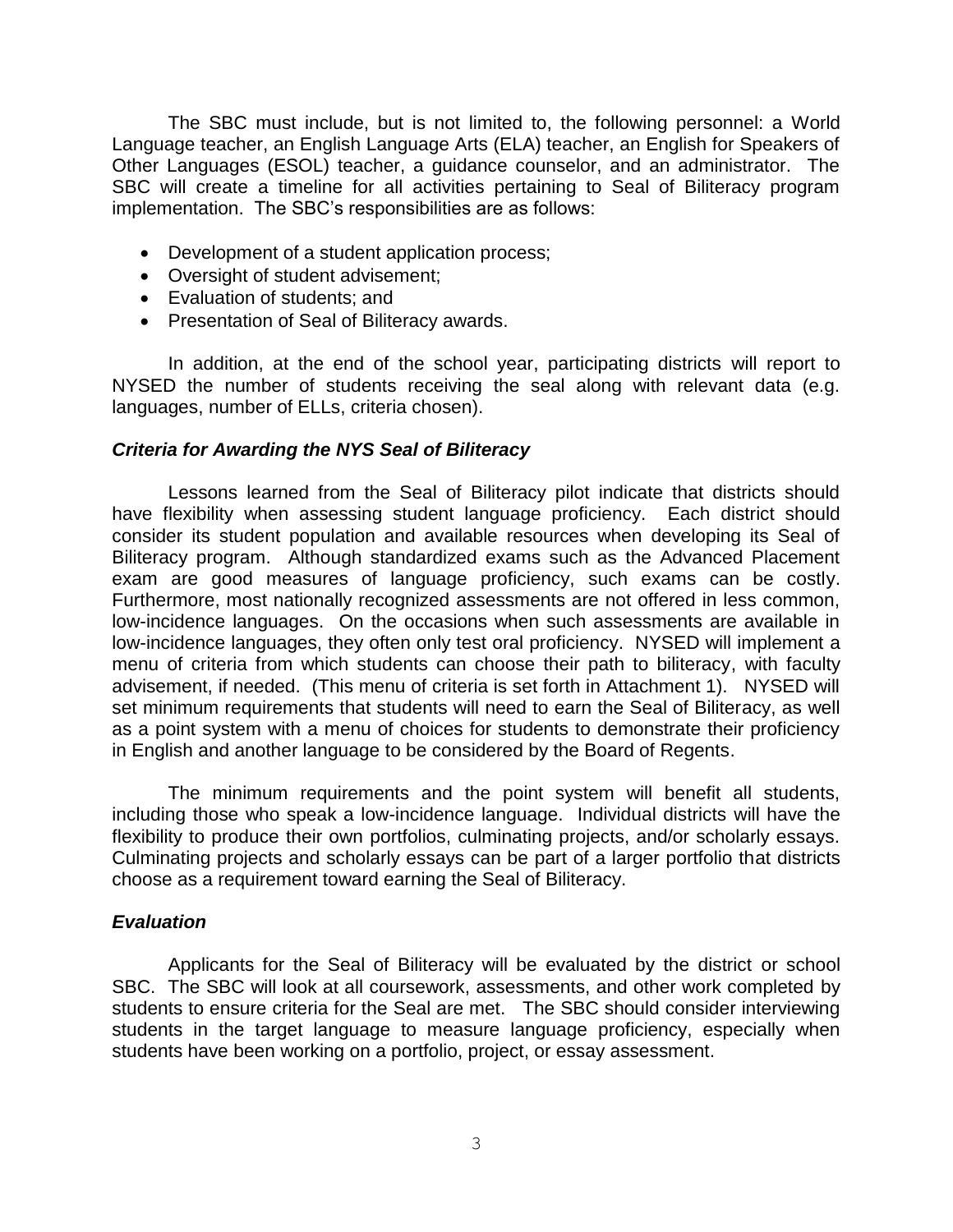#### *Awarding of Seals*

NYSED will create a seal to be placed on student diplomas, which will be available to districts at no cost. To order diploma seals, districts will complete a Seal Request Form developed by NYSED.

If the results of a language assessment (e.g. Advanced Placement) taken while the student is enrolled in the district are not available at the time of graduation, seals may be awarded after graduation once the results are known. Districts may recognize these students as "candidates for the Seal of Biliteracy" during graduation ceremonies.

When the Seal of Biliteracy is awarded, a seal will be affixed to the student's diploma, and language will be added in the student's transcript regarding the Seal.

### **Summary of Proposed Rule**

The proposed rule establishes the following criteria for the NYS Seal of Biliteracy.

The minimum requirement for students to earn a NYS Seal of Biliteracy will be to graduate with a NYS Regents diploma.

In addition, students seeking to earn a NYS Seal of Biliteracy must earn three points in each of the two areas listed below:

- Area 1: Proficiency in English
	- o One point for achieving each of the items below:
		- **Score 75 or higher on the NYS Comprehensive English Regents** Examination, or score 80 or higher on the NYS Regents Examination in English Language Arts (Common Core), \* or ELLs score 75 or above on two Regents exams other than English, without translation;
		- **ELLs score at the Commanding level in two modalities on the New** York State English as a Second Language Achievement Test (NYSESLAT);
		- Complete all 11th and 12th grade ELA courses with an average of 85 or higher or a comparable score using another scoring system set by the district and approved by the Commissioner;
		- Receive a score of 3 or higher on an Advanced Placement (AP) English Language or English Literature exam, or receive a total score of 80 or higher on the Test of English as a Foreign Language (TOEFL).
	- $\circ$  Two points for achieving this item:
		- **Present a culminating project, scholarly essay or portfolio that** meets the criteria for speaking, listening, reading, and writing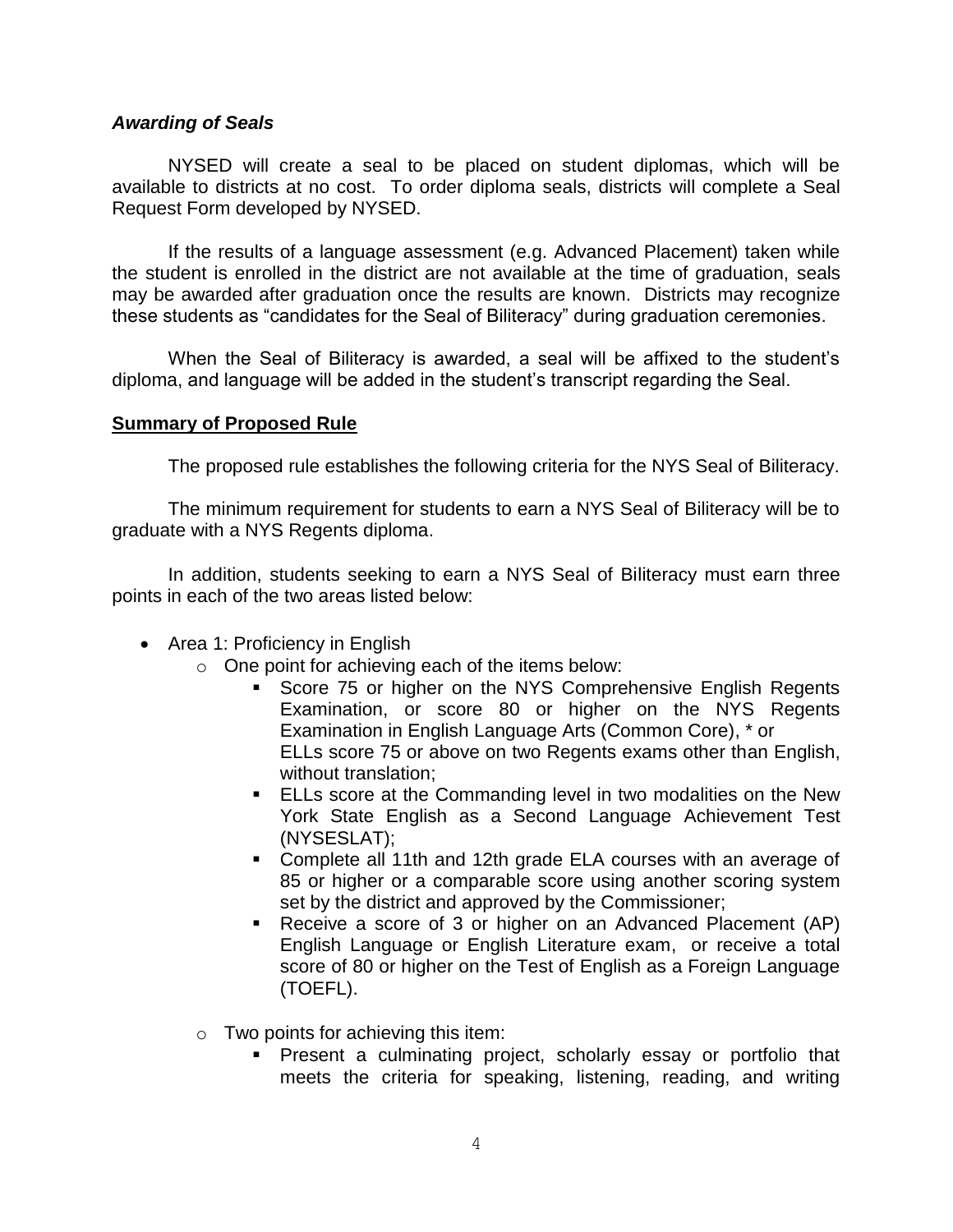established by the district's Seal of Biliteracy Committee to a panel of reviewers with proficiency in English.

- Area 2: Proficiency in a World Language
	- o One point for achieving each of the items below:
		- Complete a level four "Checkpoint C" level World Language course, with a grade of 85 or higher or a comparable score using another scoring system set by the district and approved by the Commissioner for both the coursework and final examination;
		- Score at a proficient level (minimum passing scores listed below) on an accredited Checkpoint C World Language assessment, as follows:
			- **AP –** Advanced Placement Examination (minimum score 4)
			- **IB –** International Baccalaureate (minimum score 5)
			- **STAMP4S –** Standard Based Measurement of Proficiency (minimum score 6)
			- **DELE –** Diplomas of Spanish as a Foreign Language through Cervantes Institute of NYC Spanish (minimum score B1)
			- **AAPPL –** The ACTFL Assessment of Performance Toward Proficiency in Languages (minimum score I-5)
			- **OPI –** The ACTFL Oral Proficiency Interview
			- **OPIc –** The ACTFL Oral Proficiency Computer Test
			- **WPT/BWT –** The ACTFL Writing Proficiency Test/Business Writing Test
			- **RPT –** The ACTFL Reading Proficiency Test
			- **LTP –** The ACTFL Listening Proficiency Test
			- ALIRA The ACTFL Latin Interpretive Reading Assessment (minimum score I-4)
			- **SLPI: ASL –** American Sign Language Proficiency Interview (minimum score intermediate plus);
		- **For students enrolled in a bilingual education program, complete all** required Home Language Arts (HLA) coursework and district HLA exam with a score of 85 or higher or a comparable score using another scoring system set by the district and approved by the Commissioner;
		- **Provide transcripts from a school in a foreign country showing at** least three years of instruction in the student's home/native language in Grade 8 or beyond, with equivalent grade average of B or higher.
	- $\circ$  Two points for achieving this item:
		- **Present a culminating project, scholarly essay, or portfolio that** meets the criteria for speaking, listening, reading, and writing established by the district's Seal of Biliteracy Committee and that is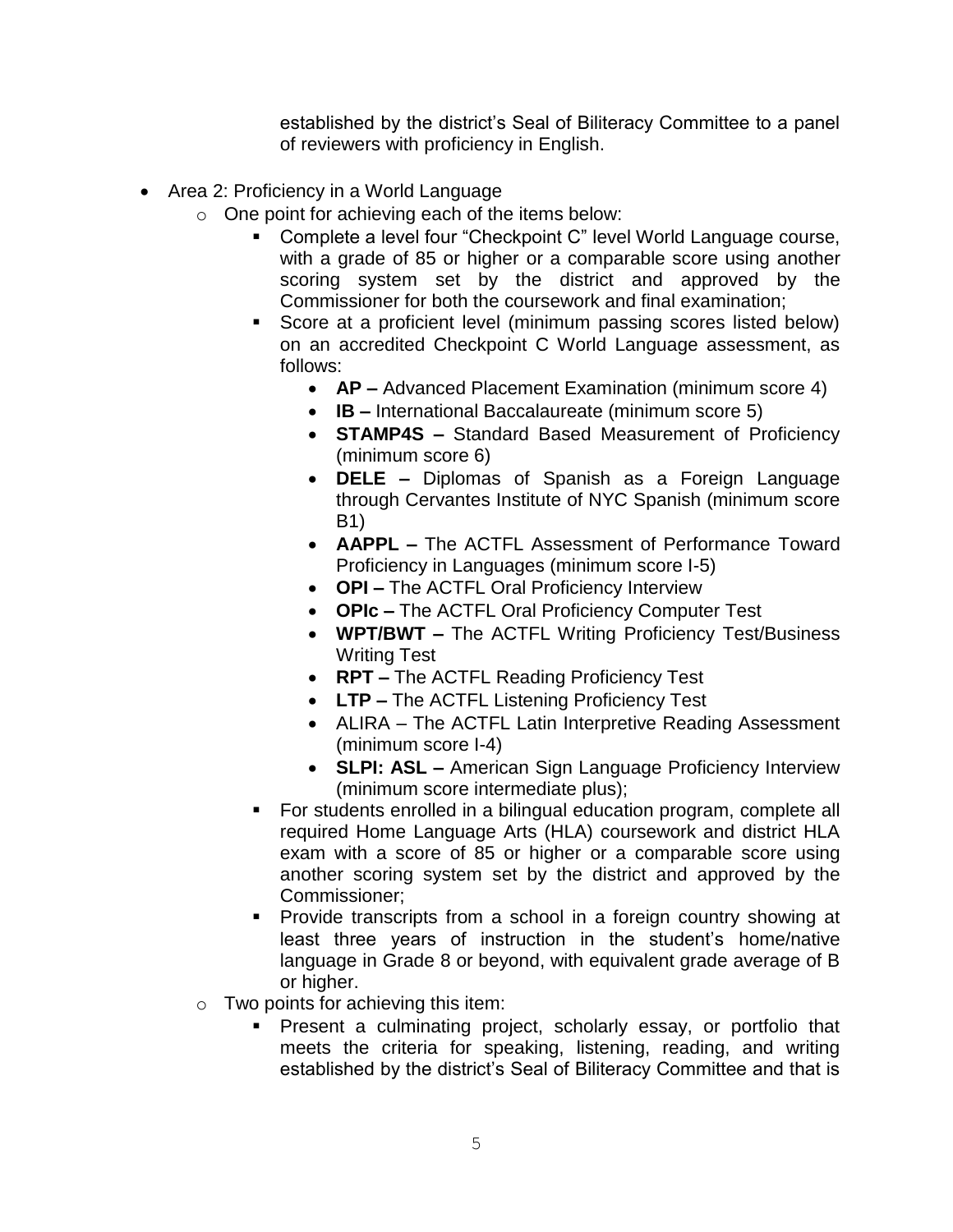aligned to the NYS Checkpoint C Learning Standards to a panel of reviewers with proficiency in the target language.

Finally, the proposed rule sets forth the following unique requirements for the following specific languages:

- **Latin and Classical Greek:** The NYS Seal of Biliteracy will be earned by assessment of interpretive reading and presentational writing, not of listening or interpersonal face-to-face communication;
- **American Sign Language (ASL)**: The NYS Seal of Biliteracy will be earned by assessment of interpersonal signed exchange, presentational signing, and demonstrating understanding of ASL (such as interpreting a signed lecture or by summarizing and responding to questions aimed at overarching understanding);
- **Native American Languages:** The NYS Seal of Biliteracy will be earned by assessment of interpersonal face-to-face communication as well as interpretive listening and presentational speaking, and writing and reading where a written code exists.

## **Timetable for Implementation**

.

A Notice of Proposed Rulemaking will be published in the State Register no later than January 13, 2016. It is anticipated that the proposed rule will be presented for action at the March 2016 meeting, which is the first Regents meeting scheduled after the expiration of the 45-day public comment period prescribed for State agency rule making in the State Administrative Procedure Act. If adopted at the March Regents meeting, the proposed rule will become effective on April 6, 2016.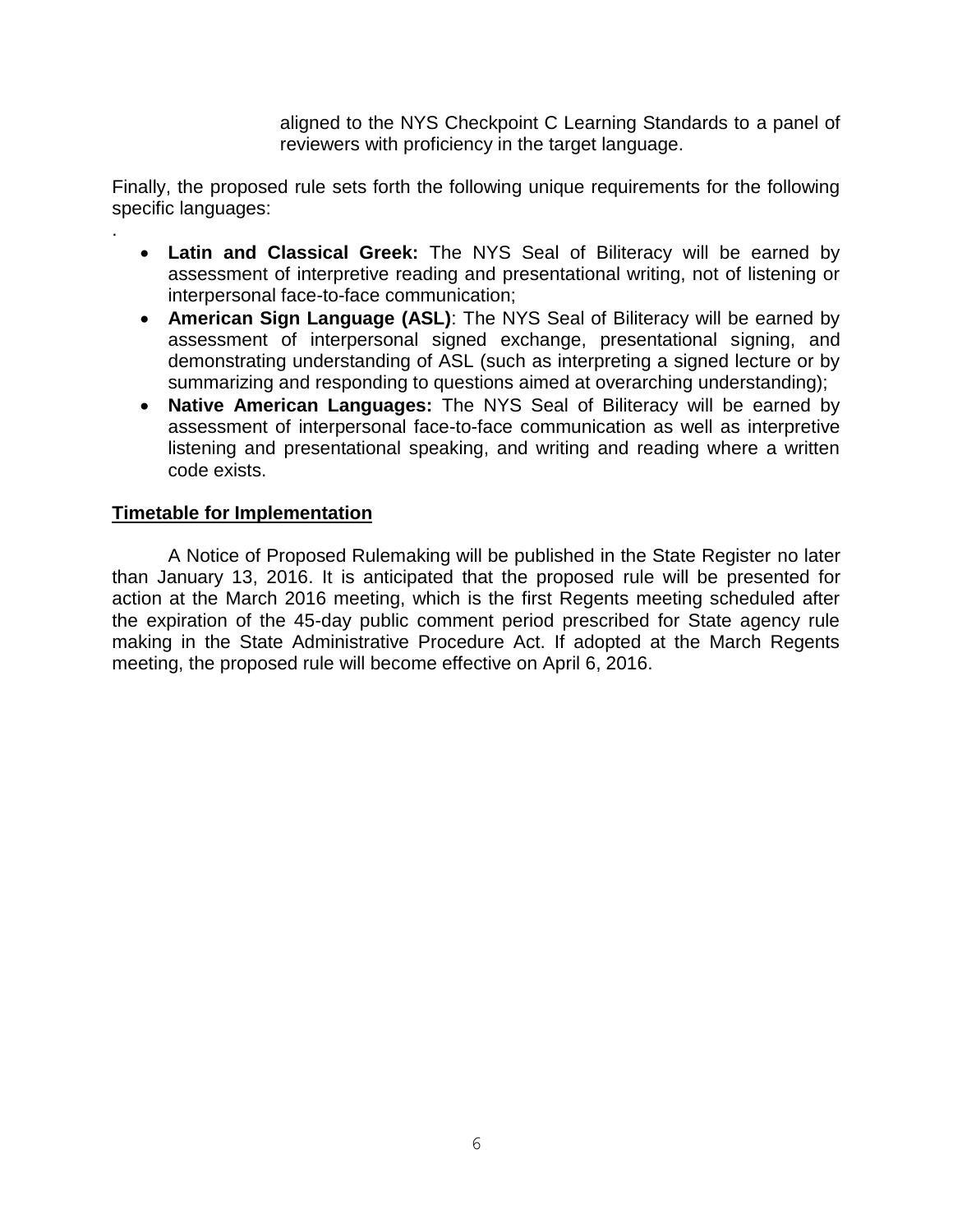AMENDMENT OF THE REGULATIONS OF THE COMMISSIONER OF EDUCATION Pursuant to Education Law sections 101, 207, 208, 209, 305, 308, 309 and 815 Subdivision (h) of section 100.5 of the Regulations of the Commissioner of Education is added, effective April 6, 2016, as follows:

(h) New York State Seal of Biliteracy.

(1) Purpose and Intent. The purpose of this subdivision is to establish requirements for earning a New York State (NYS) Seal of Biliteracy pursuant to Education Law §815. The intent of the NYS Seal of Biliteracy is to encourage the study of languages; certify attainment of biliteracy; provide employers with a method of identifying high school graduates with language and biliteracy skills; provide universities with an additional method to recognize applicants seeking admission; prepare students with twenty-first century skills; recognize the value of foreign and home language instruction in schools; and strengthen intergroup relationships, affirm the value of diversity, and honor the multiple cultures and languages of a community. The NYS Seal of Biliteracy shall be awarded by the Commissioner to students who meet the criteria of this subdivision and attend schools in school districts that are approved by the Commissioner pursuant to this subdivision to participate in the program. The NYS Seal of Biliteracy shall be affixed to high school diplomas and transcripts of graduating pupils attaining Seal criteria. No fee shall be charged to a student pursuant to this subdivision.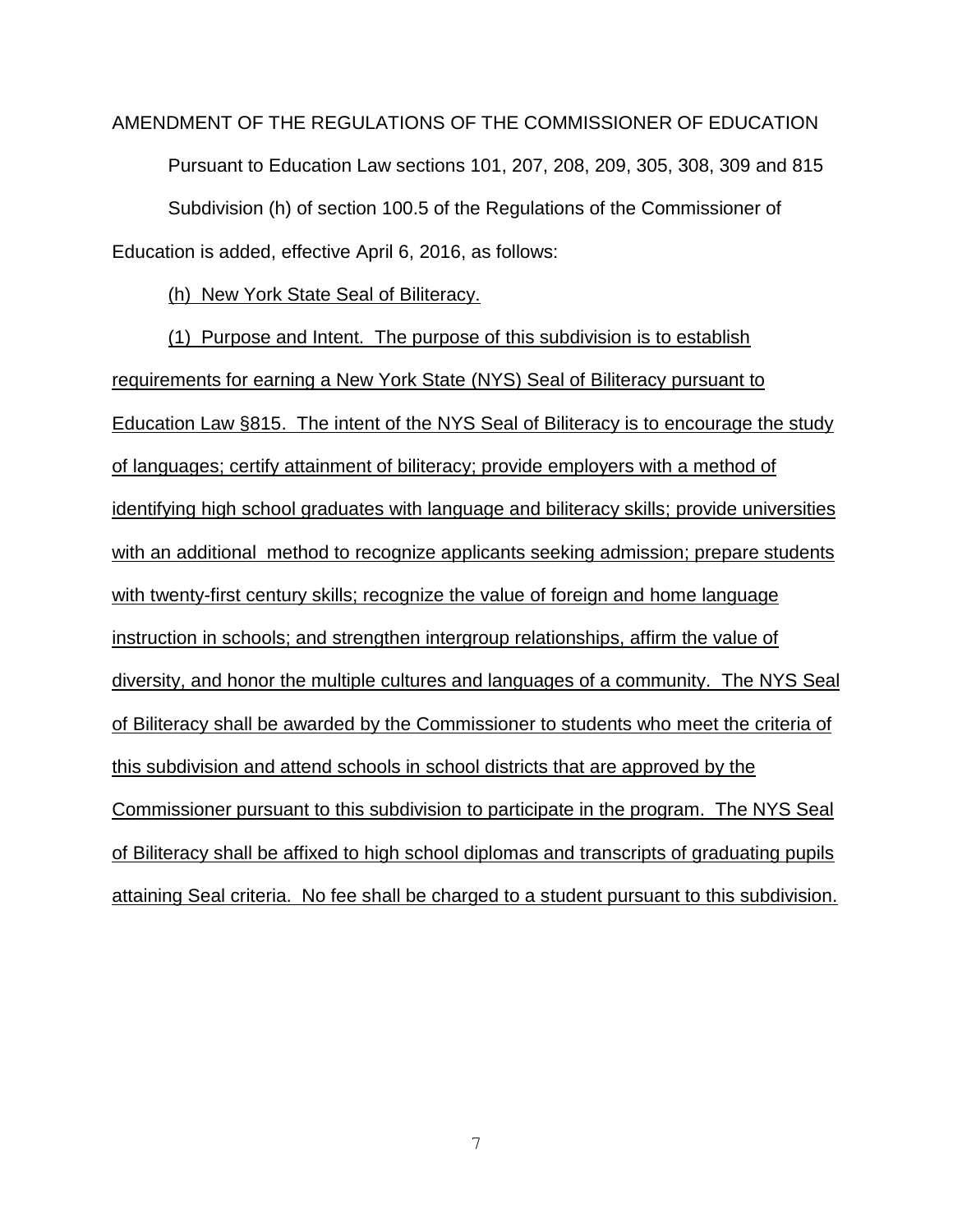(2) Definitions. For purposes of this section, "foreign language" means any language other than English (LOTE) including all modern languages, Latin, American Sign Language, Native American languages, and native languages.

(3) School district requirements. School district participation in the NYS Seal of Biliteracy program is voluntary. A school district that wishes to participate in the

## program shall:

(i) form a Seal of Biliteracy Committee (SBC).

(a) The SBC shall include, but is not limited to, the following personnel:

(1) a World Language teacher,

(2) an English Language Arts (ELA) teacher,

(3) an English for Speakers of Other Languages (ESOL) teacher,

(4) a guidance counselor, and

(5) an administrator;

(b) The SBC shall:

(1) create a Seal of Biliteracy plan that includes, but is not limited to, details

concerning committee recruitment and composition, communications, student

advisement, evaluation, and presentation of awards;

(2) create a timeline for all activities pertaining to the Seal of Biliteracy program including, but not limited to, communications, a student advisement schedule, and dates for important benchmarks throughout the program year;

(3) develop a student application process, including an application form to be completed by interested students and returned to the SBC;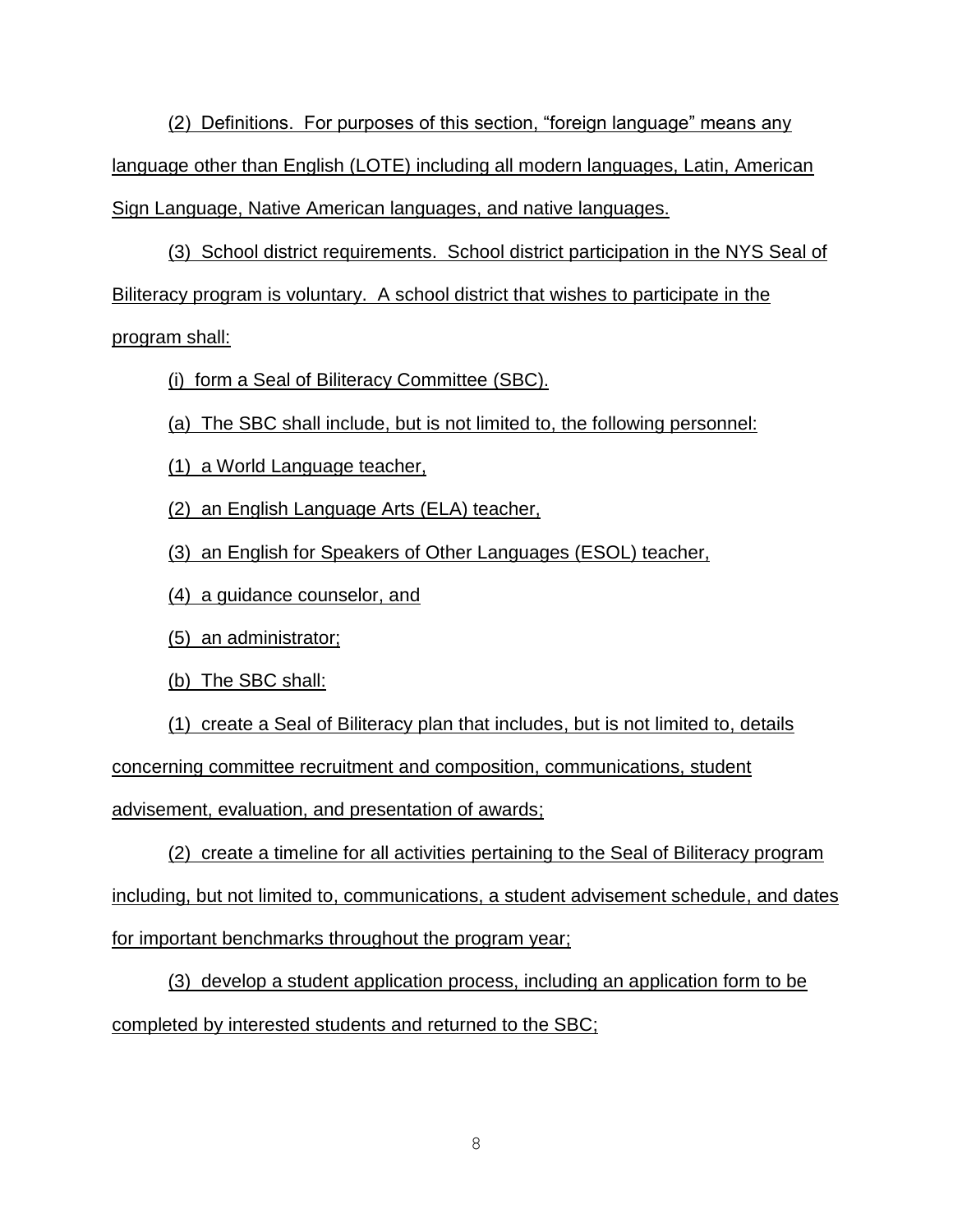(4) provide for the assignment of an advisor to each student accepted into the program to review program requirements and meet regularly with the student to review the student's progress; and

(5) review and evaluate all coursework, assessments, and other work completed by each student to ensure criteria for the seal are met.

(ii) submit an application to the Commissioner, in a form and by a date prescribed by the Commissioner, for approval for the school district to participate in the program. Such application shall include a narrative that describes how the district will implement the NYS Seal of Biliteracy program, including plans for program communications, processes pertaining to student application, advisement and evaluation, and timelines and benchmarks for the program.

(iii) Participating school districts shall maintain appropriate records in order to identify students who have earned a NYS Seal of Biliteracy. At the end of each school year in which a school district participates in the program, the school district shall submit a report to the Commissioner, in a form and by a date prescribed by the Commissioner, that includes the number of students receiving the Seal along with relevant data including, but not limited to, the types of languages, number of English Language Learner (ELL) students, and the criteria chosen under subparagraphs (ii) and (iii) of paragraph (4) of this subdivision.

(4) Student requirements.

(i) Minimum requirement. Students who wish to receive the NYS Seal of Biliteracy shall complete all requirements for graduating with a Regents diploma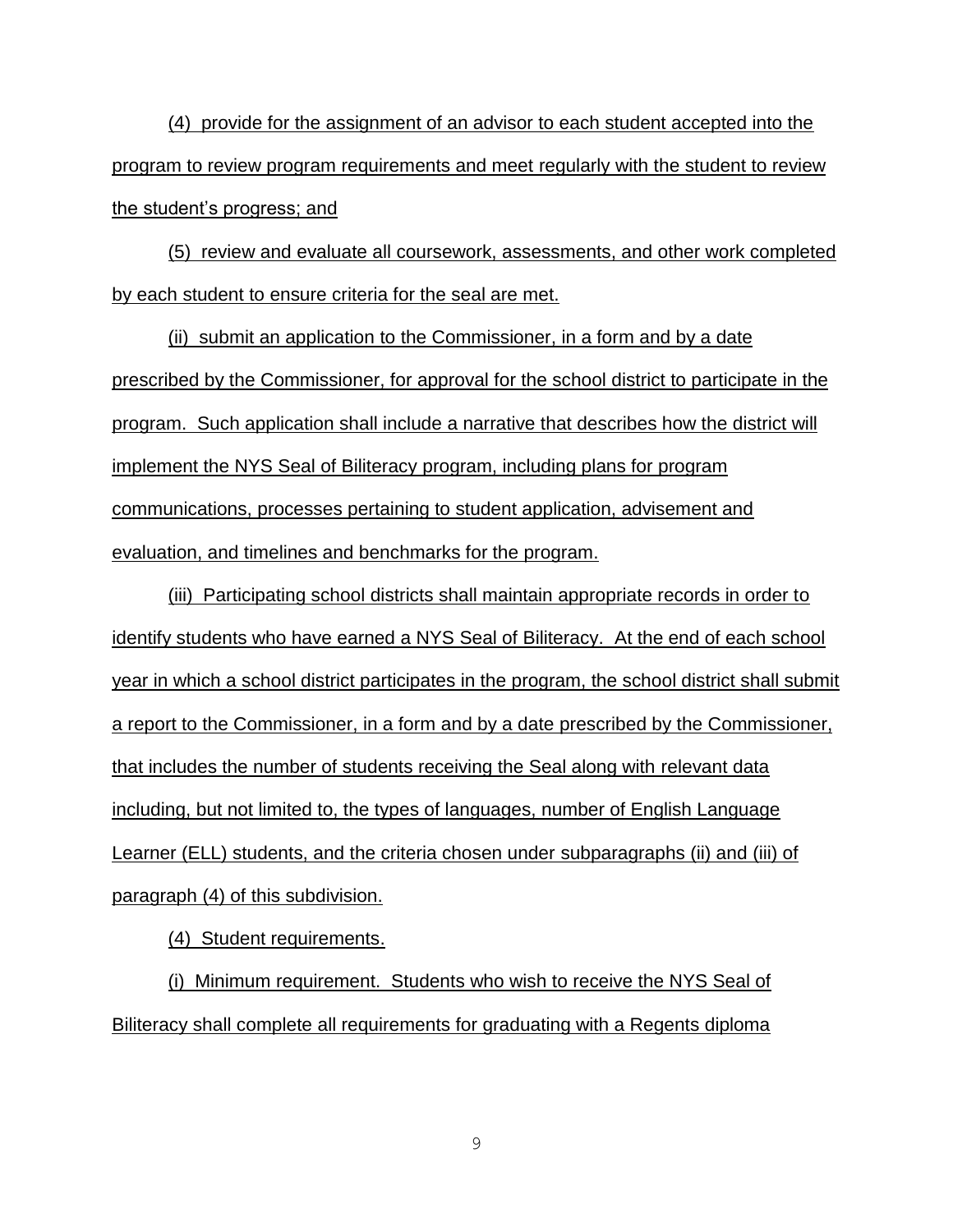(however, students in schools with an alternate pathway for graduation approved by the Commissioner will be held to those schools' criteria);

(ii) Additional requirements. Except as provided in subparagraph (iii) of this paragraph, in addition to the minimum requirement listed in subparagraph (i) of this paragraph, students shall earn at least three points in each of the two areas listed below:

(a) Area 1: Criteria for Demonstrating Proficiency in English.

(1) Students shall earn one point per item for achieving the following items:

(i) Score 75 or higher on the NYS Comprehensive English Regents Examination, or score 80 or higher on the NYS Regents Examination in English Language Arts (Common Core) (however, students in schools with an alternate pathway for graduation approved by the Commissioner will be held to those schools' criteria), or English Language Learners (ELLs) score 75 or above on two Regents exams other than English, without translation;

(ii) ELLs score at the Commanding level in two modalities on the New York State English as a Second Language Achievement Test (NYSESLAT);

(iii) complete all 11th and 12th grade ELA courses with an average of 85 or higher, or a comparable score using another scoring system set by the district and approved by the Commissioner; and

(iv) receive a score of 3 or higher on an Advanced Placement English Language or English Literature exam, or receive a total score of 80 or higher on the Test of English as a Foreign Language (TOEFL).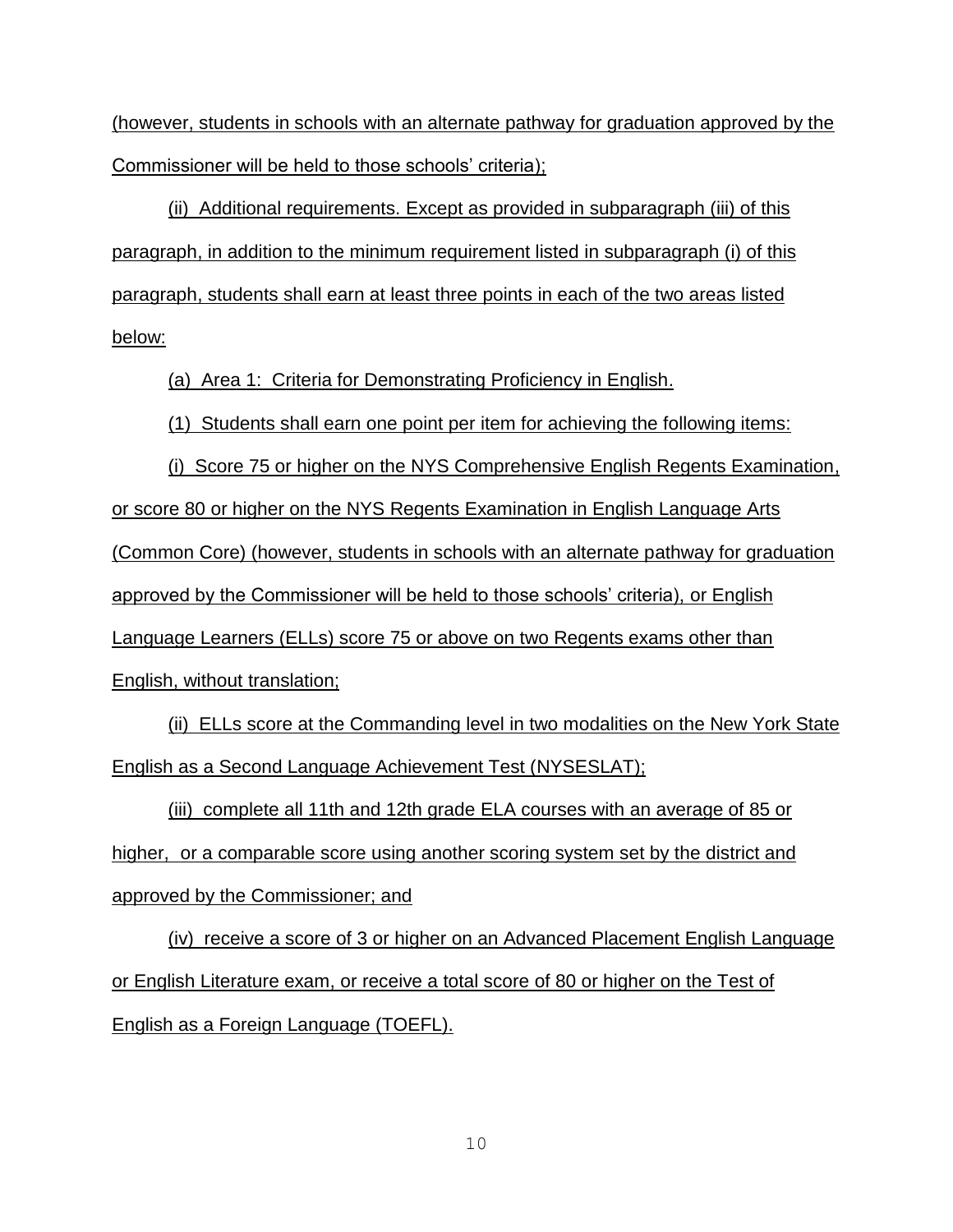(2) Students shall earn two points for achieving the following item: present a culminating project, scholarly essay, or portfolio that meets the criteria for speaking, listening, reading, and writing established by the school district's SBC to a panel of reviewers with proficiency in English.

(b) Area 2: Criteria for Demonstrating Proficiency in a World Language.

(1) Students shall earn one point per item for achieving the following items:

(i) complete a level four Checkpoint C World Language course, with a grade of 85 or higher, or a comparable score using another scoring system set by the district and approved by the Commissioner, for both the coursework and final examination consistent with Checkpoint C Learning Standards;

(ii) for students enrolled in a bilingual education program, complete all required Home Language Arts (HLA) coursework and the district HLA exam with an 85 or higher, or a comparable score using another scoring system set by the district and approved by the Commissioner;

(iii) score at a proficient level on one or one group, as applicable, of the following accredited Checkpoint C World Language assessments:

AP – Advanced Placement Examination (minimum score 4)

IB – International Baccalaureate (minimum score 5)

STAMP4S – Standard Based Measurement of Proficiency (minimum score 6)

DELE – Diplomas of Spanish as a Foreign Language through Cervantes Institute

of NYC Spanish (minimum score B1)

AAPPL – The ACTFL Assessment of Performance toward Proficiency in Languages (minimum score I-5)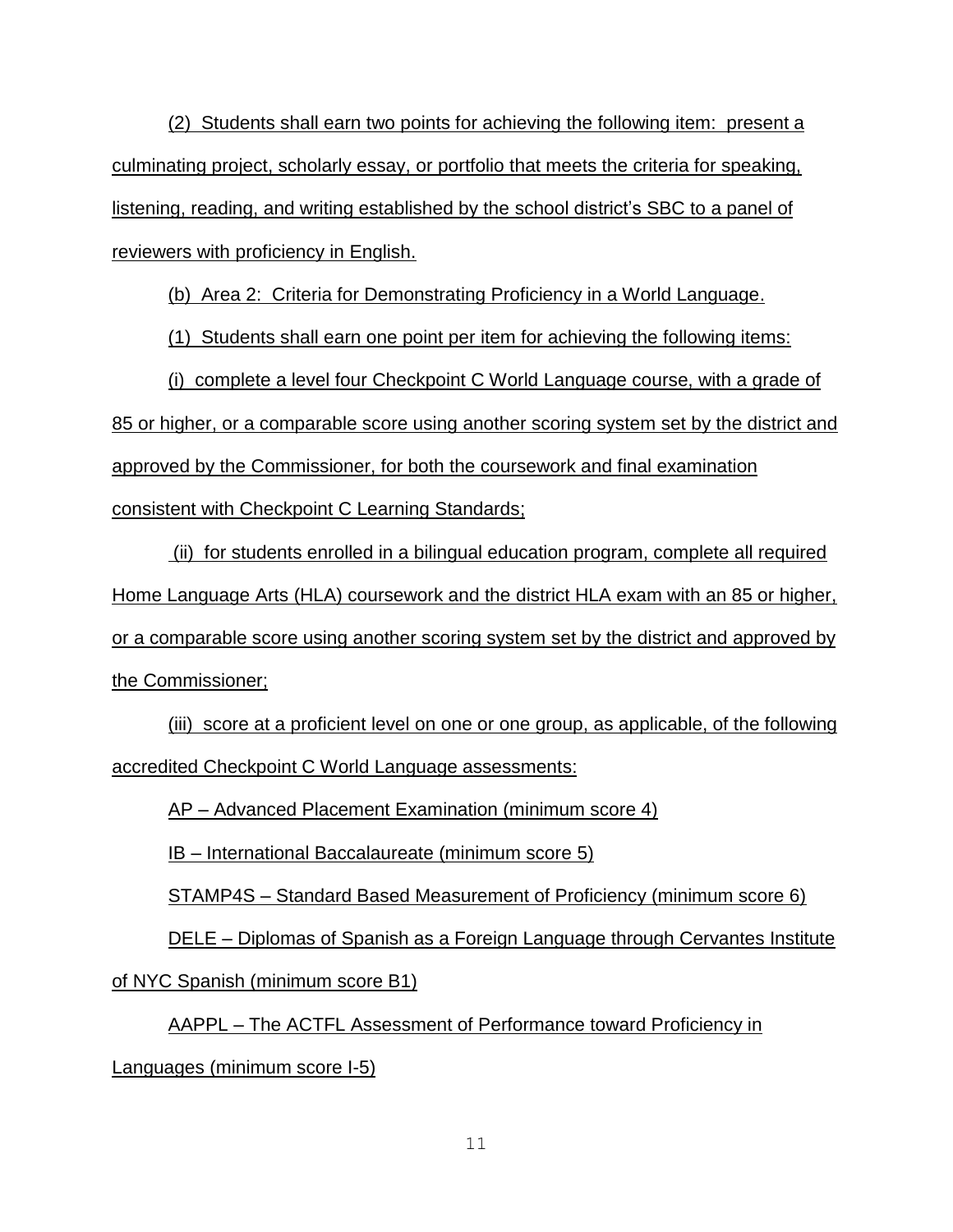OPI – The ACTFL Oral Proficiency Interview (minimum score Intermediate High)

OPIc – The ACTFL Oral Proficiency Computer Test (minimum score Intermediate High)

WPT/BWT – The ACTFL Writing Proficiency Test/Business Writing Test (minimum score Intermediate High)

RTP – The ACTFL Reading Proficiency Test (minimum score Intermediate High) LPT – The ACTFL Listening Proficiency Test (minimum score Intermediate High) ALIRA – The ACTFL Latin Interpretive Reading Assessment (minimum score I-4) SLPI: ASL – American Sign Language Proficiency Interview (minimum score

intermediate plus); and

(iv) provide transcripts from a school in a foreign country showing at least three years of instruction in the student's home/native language in Grade 8 or beyond, with equivalent grade average of B or higher .

(2) Students shall earn two points for achieving this item: present a culminating project, scholarly essay, or portfolio that meets the criteria for speaking, listening, reading, and writing established by the district's SBC and that is aligned to the NYS Checkpoint C Learning Standards to a panel selected by the SBC consisting of at least one SBC member and at least two reviewers who are proficient in the target language.

(iii) Unique Requirements for Specific Languages: Special allowances may be necessary to accommodate the unique characteristics of certain languages. In cases where language assessments across all three modes of communication (interpersonal, interpretive and presentational) may not be appropriate or available, school districts may substitute a different assessment that meets the intent of the NYS Seal of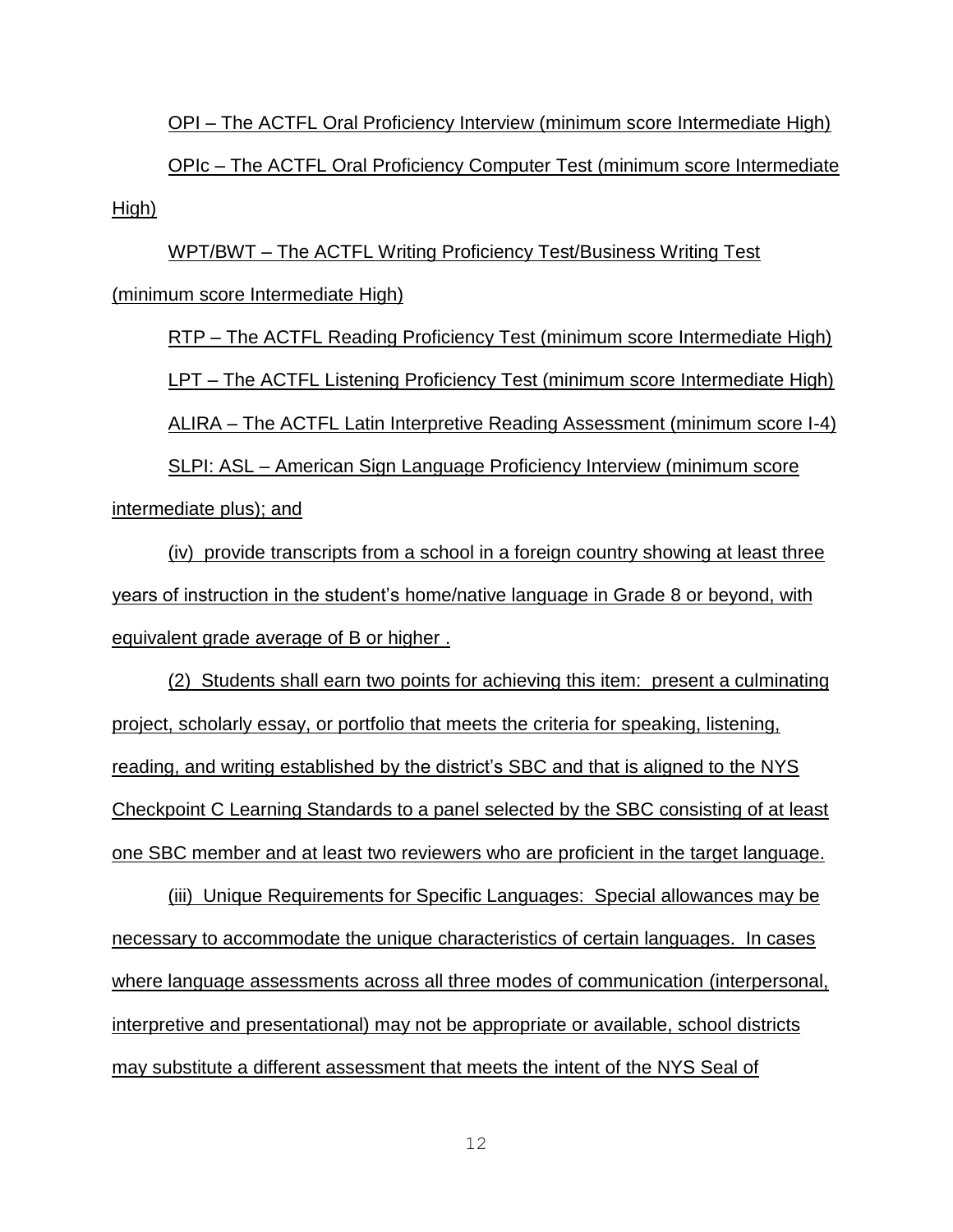Biliteracy. Students seeking the Seal through languages not characterized by the use of listening, speaking, reading, or for which there is not a writing system, shall demonstrate the expected level of proficiency on an assessment of the modalities that characterize communication in that language, consistent with the recommendations in the "Guidelines for Implementing the Seal of Biliteracy" of the American Council on the Teaching of Foreign Languages (ACTFL), the National Association for Bilingual Education (NABE), the National Council of State Supervisors for Languages (NCSSFL) and TESOL International Association.

(a) Latin and Classical Greek: The NYS Seal of Biliteracy shall be earned by assessment of interpretive reading and presentational writing, not of listening or interpersonal face-to-face communication.

(b) American Sign Language (ASL): The NYS Seal of Biliteracy shall be earned by assessment of interpersonal signed exchange, presentational signing, and demonstrating understanding of ASL (such as interpreting a signed lecture or by summarizing and responding to questions aimed at overarching understanding).

(c) Native American Languages: The NYS Seal of Biliteracy shall be earned by assessment of interpersonal face-to-face communication as well as interpretive listening and presentational speaking, and writing and reading where a written code exists.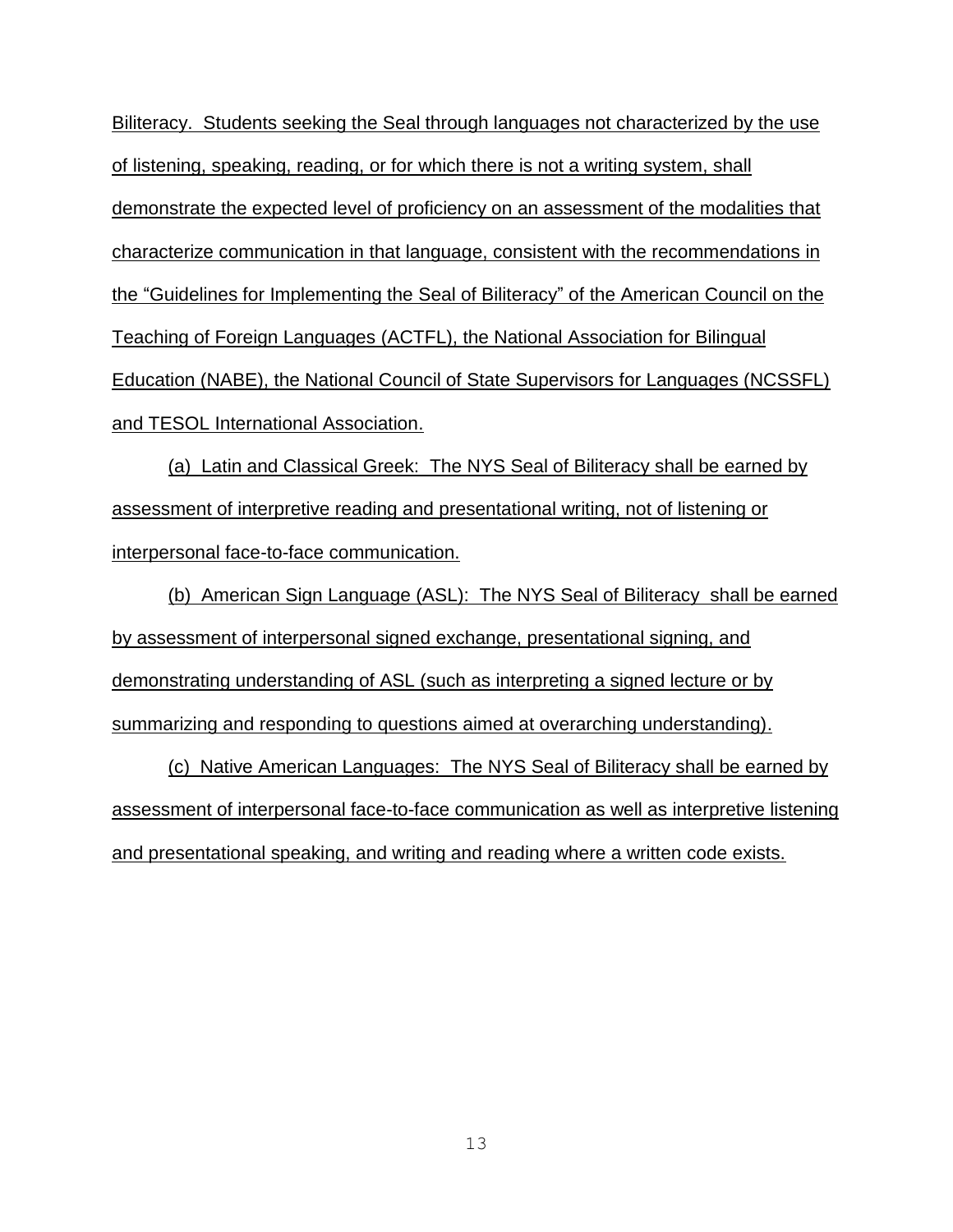### **Attachment 1**

# **Earning the New York State Seal of Biliteracy**

A. Students wishing to receive the New York State (NYS) Seal of Biliteracy must complete all requirements for graduating with a NYS Regents diploma\*;

B. In addition to the above minimum requirement, students wishing to receive a NYS Seal of Biliteracy must earn **three (3) points** in each of **the two (2) areas** listed below:

| <b>Criteria for Demonstrating Proficiency in</b>                                                                                                                                                                                                                                                               | Point          | <b>Criteria for Demonstrating Proficiency in a</b>                                                                                                                                                                                                                                                                                              | Point        |
|----------------------------------------------------------------------------------------------------------------------------------------------------------------------------------------------------------------------------------------------------------------------------------------------------------------|----------------|-------------------------------------------------------------------------------------------------------------------------------------------------------------------------------------------------------------------------------------------------------------------------------------------------------------------------------------------------|--------------|
| English                                                                                                                                                                                                                                                                                                        | <b>Value</b>   | <b>World Language</b>                                                                                                                                                                                                                                                                                                                           | <b>Value</b> |
| Score 75 or higher on the NYS Comprehensive<br>English Regents Examination or score 80, or<br>higher on the NYS Regents Examination in English<br>Language Arts (Common Core)*<br>or<br>English Language Learners (ELLs) score 75 or<br>above on two Regents exams other than English,<br>without translation. | $\mathbf{1}$   | Complete a Checkpoint C level World Language<br>course, with a grade of 85 or higher, or a<br>comparable score using another scoring system set<br>by the district and approved by the Commissioner,<br>for both the coursework and final examination<br>consistent with Checkpoint C standards.                                                | 1            |
| ELLs score at the Commanding level on two<br>modalities on the New York State English as a<br>Second Language Achievement Test<br>(NYSESLAT).                                                                                                                                                                  | $\mathbf{1}$   | Provide transcripts from a school in a foreign<br>country showing at least three years of instruction<br>in the student's home/native language in Grade 8<br>or beyond, with an equivalent grade average of B<br>or higher.                                                                                                                     | 1            |
| Complete all $11th$ and $12th$ grade ELA courses with<br>an average of 85 or higher or a comparable score<br>using another scoring system set by the district and<br>approved by the Commissioner.                                                                                                             | $\mathbf{1}$   | For students enrolled in a bilingual education<br>program, complete all required Home Language<br>Arts (HLA) coursework and the district HLA<br>exam with an 85 or higher, or a comparable score<br>using another scoring system set by the district<br>and approved by the Commissioner.                                                       |              |
| Achieve the following scores on the examinations<br>listed below:<br>-3 or higher on an Advanced Placement (AP)<br>English Language or English Literature<br>examination, or<br>-80 or higher on the Test of English as a Foreign<br>Language (TOEFL).                                                         | 1              | Score at a proficient level on an accredited<br>Checkpoint C World Language assessment (See<br>"Checkpoint C World Language Assessments and<br>Minimum Scores" on the following page.)                                                                                                                                                          | 1            |
| Present a culminating project, scholarly essay, or<br>portfolio that meets the criteria for speaking,<br>listening, reading, and writing established by the<br>district's Seal of Biliteracy Committee to a panel of<br>reviewers with proficiency in English.                                                 | $\overline{2}$ | Present a culminating project, scholarly essay, or<br>portfolio that meets the criteria for speaking,<br>listening, reading, and writing established by the<br>district's Seal of Biliteracy Committee and that is<br>aligned to the NYS Checkpoint C Learning<br>Standards to a panel of reviewers with proficiency<br>in the target language. | 2            |

Testing accommodations recommended in an individualized education program or section 504 Accommodations Plan must be provided for all State and districtwide assessments administered to students with disabilities, as consistent with State policy. Students with disabilities should also receive these testing accommodations on Checkpoint C World Language Assessments, as permitted.

#### **\* Students in schools with an alternate pathway for graduation approved by the Commissioner will be held to those schools' criteria.**